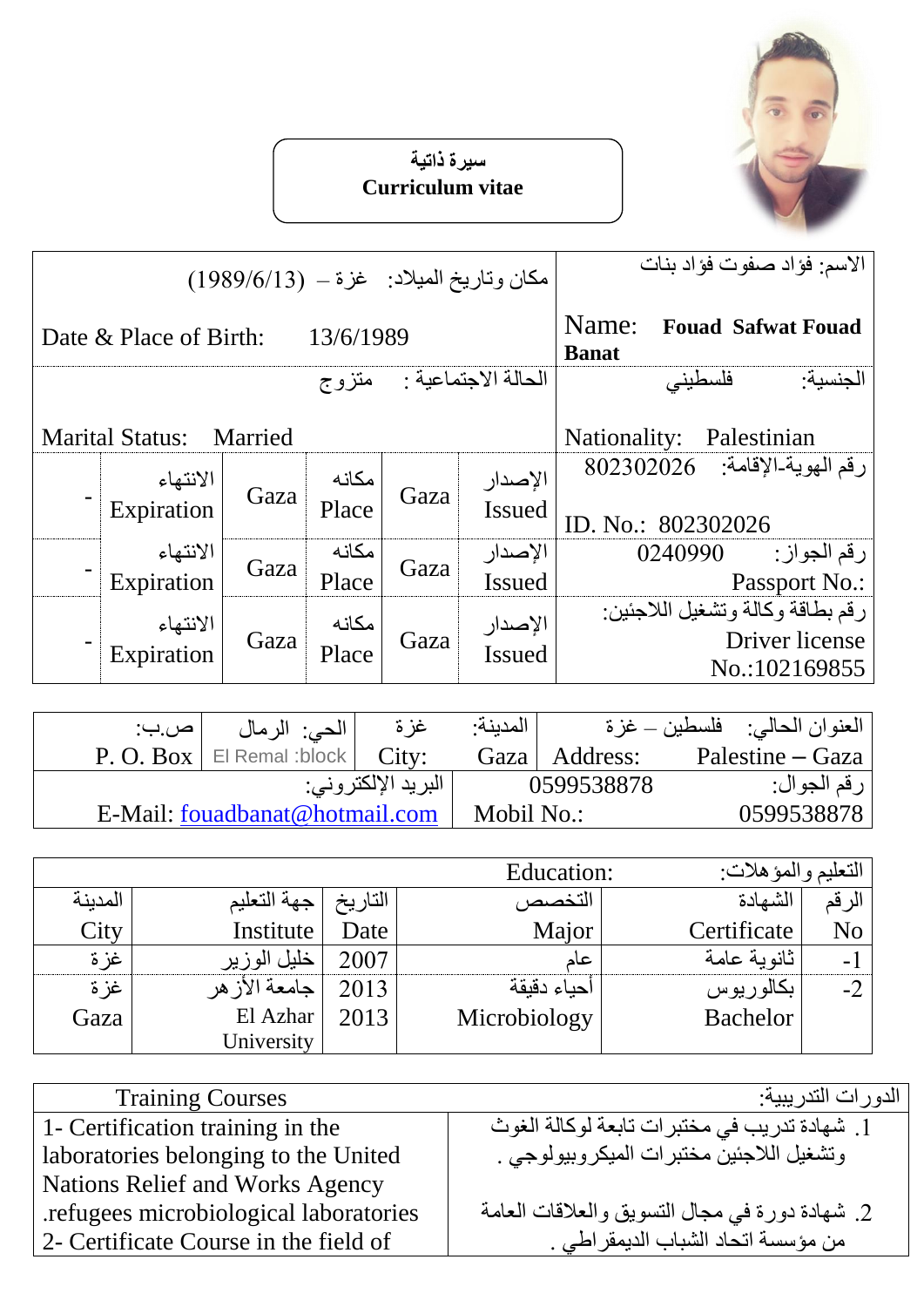marketing and public relations of the Federation of Democratic Youth .Foundation 3- Certificate advanced computer maintenance course of the Scientific Center for electronic calculators with honors in 2007 4- Certificate Course in the art of photography with the Foundation for Art Touches 5- Certificate Course photography with criminal club Al-Azhar University. 6- Certificate Course news editor of the cultural institution Forum 7- Certification preparation course instructors from a pool of independent personalities and network of human rights defenders 8- Certificate Course entitled media and personal status law from a pool of independent personalities and a network of human rights defenders 9-Certificate Course on Project )Management titled (draft age 10- certificate training course in cooperation with the Association of Parliamentary and democratic education and network of human rights defenders on human rights and international law 11- certificate by 40 hours of training, the spectrum of the life  $30 \setminus 7 \setminus 2010$  to  $4 \setminus 10 \setminus 2010$ 12- Certificate of Siam Computer Center in a course on the art of dealing with the computer 13- Certification of the mass collaboration unit with the student club Azhar Faculty of Law to traverse a course on criminal photography and .crime scene management Palestinian 14- training on a mechanism to use **Office** 

- 3. شهادة دورة صيانة حاسوب منقدمة من مركز العلمي للحاسبات الالكترونية بتقدير ممتاز في عام ٧٠٠٢
	- 4. شهادة دورة في فن التصوير الفوتوغرافى مع مؤسسة لمساتٌ أرت
	- 5. شهادة دورة فن التصوير الجنائي مع نادي كلية الحقوق بجامعة الأز هر
	- . شهادة دور ة تحرير صحفي من مؤسسة المنتدى  $6$ الثقافي
	- 7. شهادة دورة إعداد مدربين من تجمع الشخصيات المستقلة وشبكة المدافعين عن حقوق الإنسان
	- 8. شهادة دورة بعثوان الإعلاميين وقانون الأحوال الشخصية من تجمع الشخصيات المستقلة وشبكة المدافعين عن حقوق الإنسان
- 9. شهادة دورة حول إدارة المشاريع بعنوان ( مشروع العمر )
	- .10 شهادة بإنهاء دورة تدريبية بالتعاون مع $\,$ جمعية التثقيف البرلماني والديمقراطي وشبكه المدافعين عن حقوق الإنسان حول حقوق الإنسان والقانون الدولي
	- 11. شهادة بُدورة المهارات الحياتية بواقع 40 ساعة تدريبية ذلك من تاريخ 30\7\2010 الى  $\mathsf{Y} \cdot \mathsf{Y} \cdot \mathsf{10} \$
	- 12. شهادة من مركز صيام للكمبيوتر في دورة حول فن التعامل مع الكمبيوتر
- .13 شهبادة من كُتلة الوحدة الطلابية بالتعاون مع . نادي كلية الحقوق بالأز هر باجتياز دورة حول فن التصوير الجنائي وإدارة مسرح الجريمة.
- 14 ـ شهادة من مؤسسة مبادر ون من اجل فلسطيني في برنامج العمل النطوعي لنكريم المسن الفلسطيني
	- 15. دورة من مؤسسة تامر بواقع 30 ساعة تدريبية حول آلية استخدام برنامج أوفيس
	- 16. شهادة عمل لمدة 3 شهور في مختبرات وزارة الزراعة
	- 17. شهادة من منتجع النورس بالعمل لمدة سنتين في مجال الإدارة والمشتريات والمبيعات و النسويق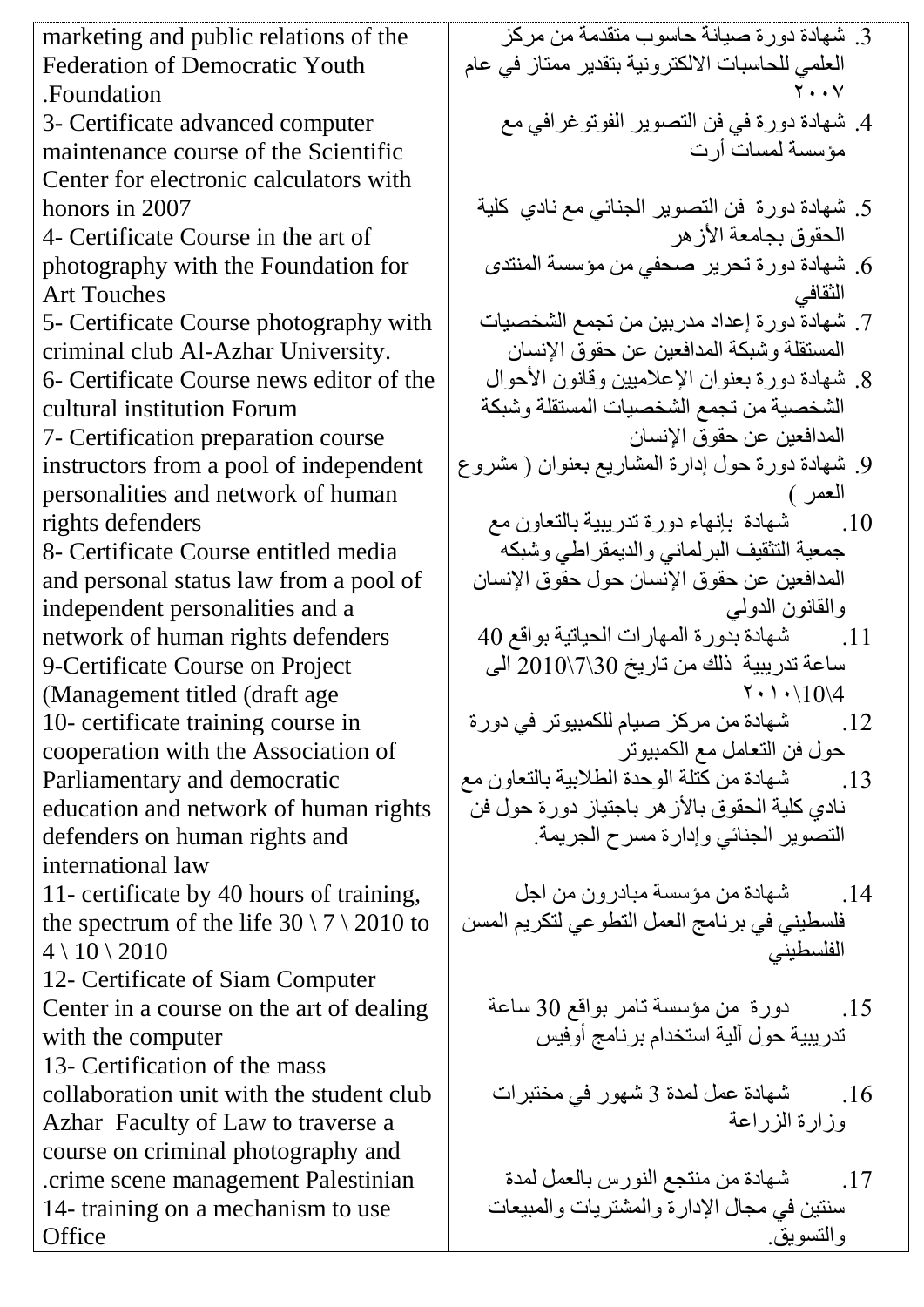1- Work as a coordinator for a number of projects and initiatives with a group of civil society organizations 2-Science Club Coordinator for the students of the Department of Biology at the University of Al-Azhar 3-A certificate from the Quaker Foundation and Al-Azhar University on coordinating the initiative "Gaza Pictures"

3-A certificate from the Ministry of Culture, Youth and Sports about participating in the initiative Gaza wounded nation 4-Certificate of Appreciation from the Gaza Community College about the media role of distinguished journalists and writers in the Gaza Strip 5-A certificate of thanks and appreciation from the institution of the American Friends of the post in the popular program achievement at its ninth session

7-Certificate of Appreciation from the Women's Affairs Center about participating in the success of the project of women's right to inheritance of winning one of the best three paintings at the level of the Gaza Strip

1. العمل كمنسق لعدد من المشاريع والمبادرات مع مجموعة من مؤسسات المجتمع المدنى 2. منَّسق النادي العلمي لطلاب وطالبات قسمٌ الأحياء في جامعة الأز هر 3. شهادة من مؤسسة الكويكرز وجامعة الأزهر حول تُنسيق مبادرة "صور عالماشي" 4. شهادة من وزارة الثقافة والشباب والرياضة حول المشاركة في مبادرة غزة جرح الأمة 5. شهادة شكر وتقدير من كلية مجتمع غزة حول الدور الإعلامي للإعلاميين والكتاب المتميزين في قطاع غزة 6. شهادة شكر وتقدير من مؤسسة هيئة الأصدقاء الأمريكية للمشاركة في برنامج الانجاز الشعبي في دورته التاسعة 7. شهادة شكر ونقدير من مركز شؤون المرأة حول المشاركة في إنجاح مشروع حق المرأة بالمبراث بالفوز بأحد أفضل ثلاث لوحات على مستوى قطاع غزة

- 8. شهادة من مؤسسة اتحاد الشباب بالعمل في مجال النسوبق والعلاقات العامة .
	- 9 العمل كإداري ومسؤول المشتريات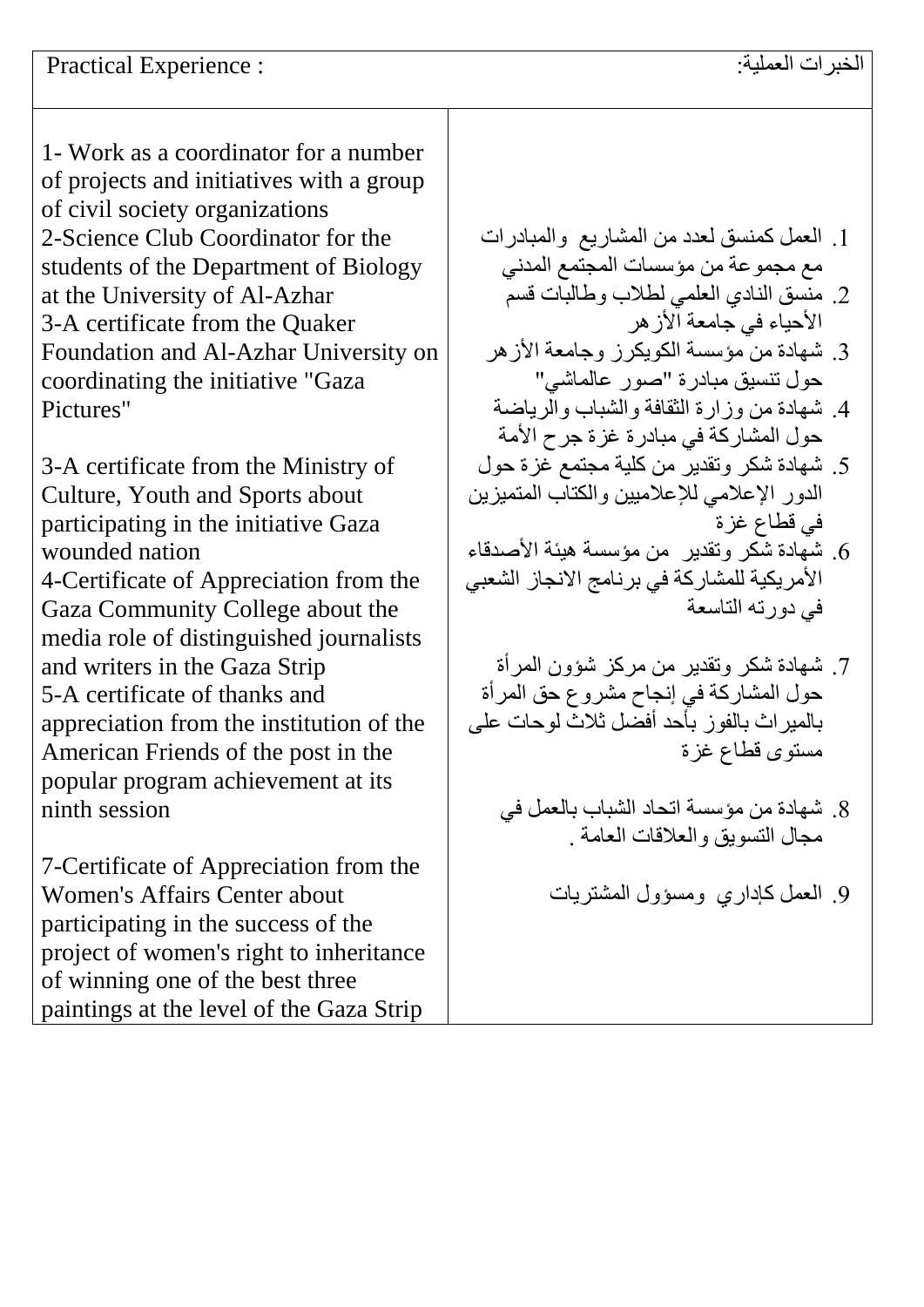## مهار ات عملية : Practical skills :

**1- Volunteering at the etellaf Foundation as a volunteer youth network for Integrity and work to coordinate some of their activities to the period between 2008 to 2011 2-Working as a trainer in the field of editorial and writing newspaper articles 3-Work aphrodisiac angle within the camps (like Palestine free from corruption) for drawing and coloring corner, along with theater and storytelling for the year 2008**

**4-Giving workshops on the management of sessions and meetings**

**Launch education campaigns on Gaza and Gaza City landmarks in UNRWA schools and the government in the period between 2009 - 2010**

**5-Working as a coordinator with the initiatives participated in the initiative Work within the child protection team at Media Initiative baby 2 in** 

**6-collaboration with the Palestinian Center for Democracy and Conflict Resolution and the United Nations Children's Fund - UNICEF**

**7- Teamwork protect captive on the protection of the Palestinian prisoner in 2010 8-Working as an assistant coach with many of the workshops of the Al Mezan Center for Human Rights in 2011**

**9-Training a group of young people about the mechanism of political participation.**

**10- Participated the Arabic conference for dialogue in order to exchange cultures in Egypt.**

**11- Worked as teacher in many educational centers in Gaza city to teach mathematics, biology and science.** 

**12- Worked as manager in AL-nawras resort from May to December.**

**13- Worked as trainer in the field of advocacy and campaigns.** 

1-التطوع في مؤسسة ائتلاف امان كمتطوع في شبكة شباب من اجل النز اهة و مكافحة الفساد و تنسيق بعض فعالياتها بالفترة الواقعة ما بين 2008  $2011$ الي 2- العمل كمدرب في مجال التحرير الصحفي وكتابة المقالات الصحفية 3- العمل كمنشط زاوية ضمن مخيمات (نحب فلسطين خالية من الفساد ) عن زاوية الرسم والتلوين وجانب المسرح ورواية القصص لعام 2008 4- اعطاء ورشات عمل حول ادار ة الجلسات والاجتماعات 5- اطلاق حملات تثقيفية حول غزة ومعالم مدينة غزة في مدارس الوكالة والحكومة في الفترة ما بين 2010 - 2009 6- العمل ضمن فريق حماية الطفولة في مبادر ة اعلامية طفل بالنعاون مع مركز الفلسطيُني للدبمقر اطبة وحل النز اعات ومنظمة الامم المتحدة للطفولة – يو نسيف 7-العمل ضمن فريق حماية الاسير في يوم حماية الاسير الفلسطيني لعام 2010 8- العمل كمسآعد مدرب بالعديد من الور شات التابعة لمركز الميزان لحقوق الانسان في لعام 2011 9- تدر بب مجموعة من الشباب حول الية المشاركة السلسة 10 - المشاركة بالمؤتمر العربي للحوار من اجل تبادل الثقافات في جمهورية مصر العربية 11- عملت كمدرس في عدة مراكز في قطاع غزة لندريس مادة العلوم والاحياء والرياضيات 12- عملت بادر ة منتجع النورس السياحي بالفتر ة الواقعة بين شهر 5 وحتى شهر 12

13- عملت كمدرب في مجال المناصرة والحشد الشعبي والحملات الانتخابية .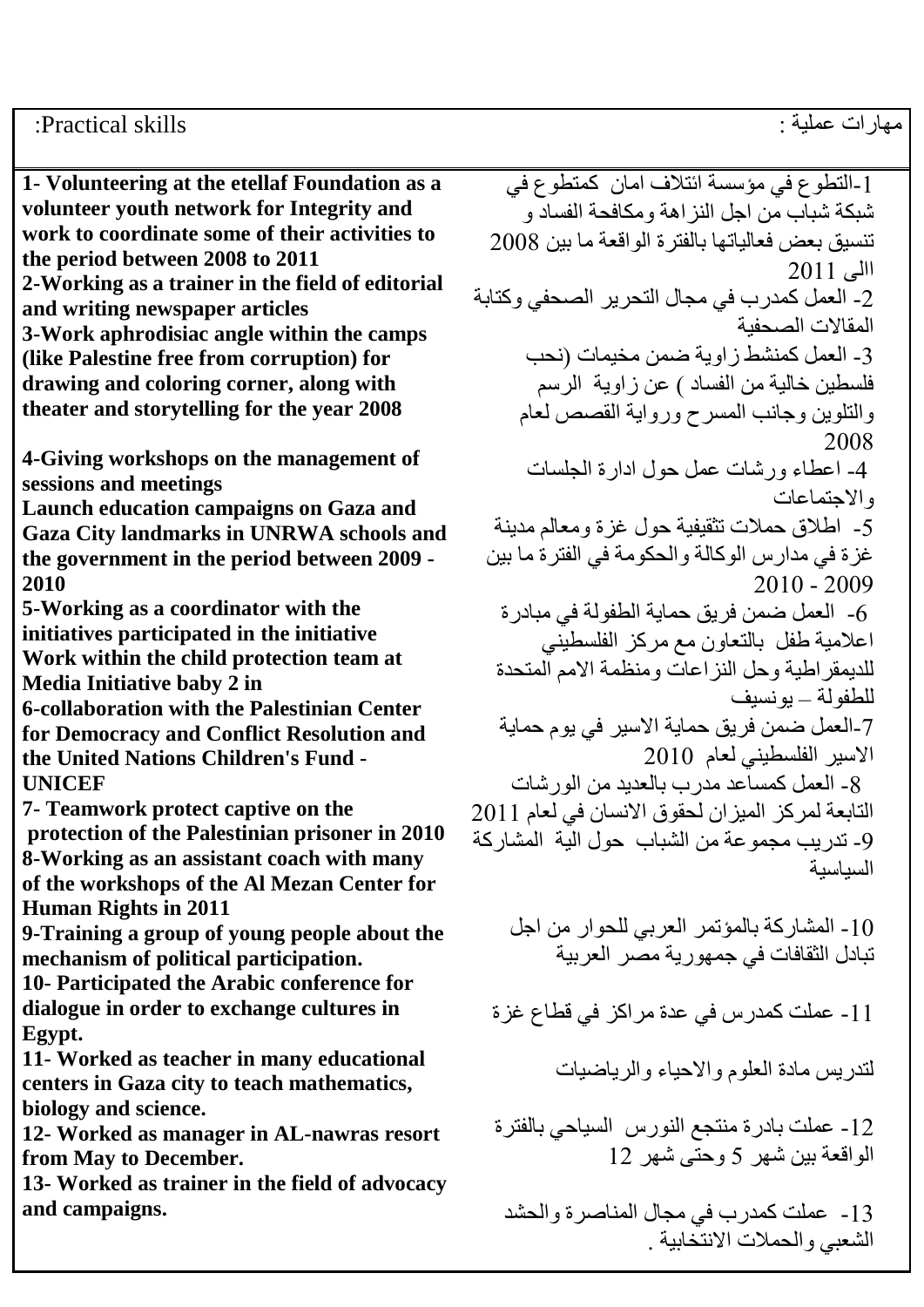**14- Legislative Council Deputy of the Palestinian youth. 15- Writer and critic in the political community and national issues.**

14 نائب بالمجلس التشريعي الشبابي الفلسطيني 15 ـ كاتب وناقد مجتمعي وسُباسي في القضبايا اله طُنية

|              |         |           |          |           |                      | المهارات والقدرات الشخصية: |  |  |
|--------------|---------|-----------|----------|-----------|----------------------|----------------------------|--|--|
| Skills:      |         |           |          |           |                      |                            |  |  |
| المستوى      | الطباعة | المستوى   | الحاسب   | المستوى   |                      | اللغات                     |  |  |
| Level        | Typing  | Level     | Pc       | Level     |                      | Languages                  |  |  |
|              |         |           |          | ممتاز     | تحدثا                |                            |  |  |
| ممتاز        | عربي    | ممتاز     | وورد     | Excellent | Speaking             |                            |  |  |
| Excellent    | Arabic  | Excellent | Word     | ممتاز     | كتابة                | ' عربيArabic               |  |  |
|              |         |           |          | Excellent | Writing <sup>1</sup> |                            |  |  |
|              |         |           |          | جيد       | تحدثا                |                            |  |  |
| جيد جدا      | إنجليزي | ممتاز     | إكسيل    | good      | Speaking             |                            |  |  |
| Very<br>good | English | Excellent | Excel    | جيد جدا   | كتابة                | English                    |  |  |
|              |         |           |          | Very good | Writing              |                            |  |  |
|              |         |           |          |           | تحدثا                |                            |  |  |
|              | أخرى    | ممتاز     | بوربوينت | لا يوجد   | Speaking<br>کتابة    |                            |  |  |
| برامج متعددة | Other   | Excellent | P. Point | لا يوجد   |                      | اخرىOther                  |  |  |
|              |         |           |          |           | Writing <sup>1</sup> |                            |  |  |

مهار ات اخر ي : 1- النعامل مع جميع برامج أوفيس 2- العمل كمدر ب 3- العمل كمنشط 4- صبانة حاسوب 5- إدارة المواقع الالكترونية 6- العمل ضمن فريق 7- كتابة النقارير بكل إشكالها 8- العمل تحت أي ضغوط خارجية 9- فن النصوير الفوتوغرافي -10 يهبراد االرظبل وانزىاطم وانزشجُك يغ المؤسسات 11 - لذي رخصه قيادة سارية المفعول حتى عاميين. 1-Dealing with all Office programs 2-Working as a coach 3-Working as a stimulant 4-Computer Maintenance 5 -Manage websites 6-teamwork 7-report writing in all its forms 8-Work under any external pressure 9-The Art of Photography 10-communication skills and networking with institutions